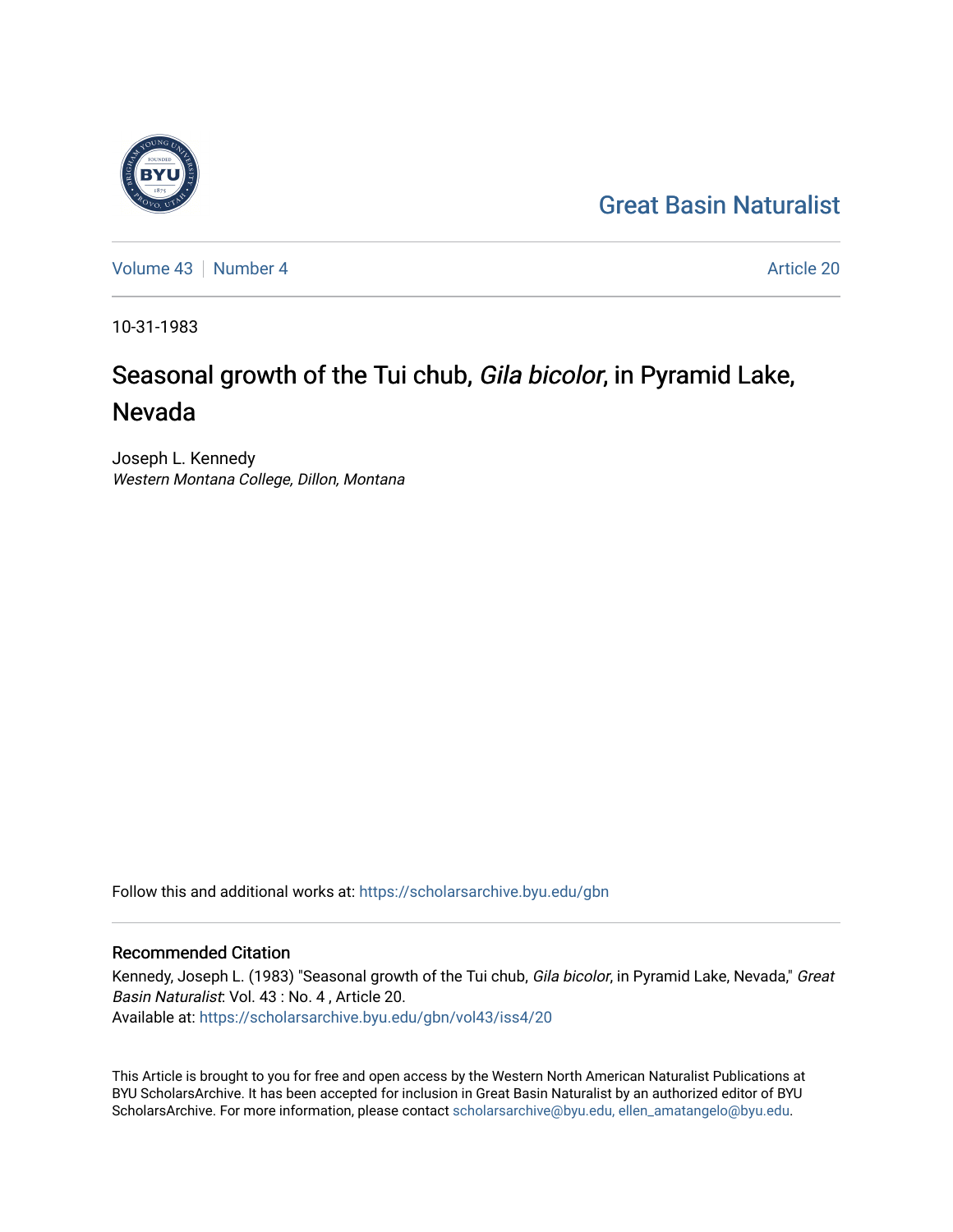# SEASONAL GROWTH OF THE TUI CHUB, GILA BICOLOR, IN PYRAMID LAKE, NEVADA

#### Joseph L. Kennedy'

.\bstrac:t.— Tui chubs collected from November 1975 through November 1977 from Pyramid Lake, Nevada, were analyzed for seasonal growth patterns. Major growth in length occurred during the fall and early winter, and major reproductive development occurred during the late spring and early summer.

The tui chub, Gila bicolor, is the most abundant fish in Pyramid Lake, Nevada, and is the major food source of the threatened Lahontan cutthroat trout, Salmo clarki henshawi. The tui chub is found in the drainage of western Nevada and eastern Cahfornia from the San Joaquin system to southern Oregon and the Columbia River (LaRivers 1962).

The tui chub is an opportunistic feeder that utihzes algae, benthic invertebrates, zoo plankton, and fish (Snyder 1917, Kimsey 1954, LaRivers 1962, Langden 1978). The tui chub spawns in late June or early July; during this time they are found in large numbers along the shore (Snyder 1917, Kucera 1978). Aerial surveys have shown that large schools of tui chub are also found in the open water during the spawning season.

Preliminary growth studies of the tui chub suggested that growth in length may not oc cur during the time of year when food and temperature are optimum. Although this is unusual, the timing of the reproductive cycle and the peak occurrence of some food items suggested the possibility of an atypical growth pattern.

### Methods and Materials

From November 1975 through November 1977, 2,400 tui chubs were collected. All fish were measured to the nearest millimeter in fork length and weighed to the nearest gram in body weight.

Age was determined from scales obtained from the left side of the fish above the lateral line. Validity of the scale-based ages and cal culations was established using criteria suggested by VanOosten (1979) and Hile (1941). The seasonal growth pattern was portrayed by plotting the length achieved at various in tervals throughout the year against the date of scale collection. The length achieved from time of annulus formation was estimated by subtracting length at time of formation of the last annulus from the length at time of capture (Gerking 1966). The length at last annulus formation was determined by extrapolation of the body length-scale radius relationship.

The body-scale relationships and lengthweight relationships were calculated according to Tesch (1971). Condition factors (K) were calculated according to Carlander (1969).

#### Results and Discussion

### Seasonal Growth in Length

The Pyramid Lake tui chub population was composed of two morphological forms: coarse rakered with gill raker counts of 9 to 15 and a fine-rakered form with raker counts of 20 to 40. The coarse-rakered form was found inshore or on the bottom. The fine rakered form was found in the upper 20 m, both offshore and inshore, but was not com monly found offshore on the bottom (Vigg 1978). Their food habits differed, but their growth rates and patterns were similar (Kucera et al. 1978).

The young fish showed almost continuous growth throughout their first two years of life. The fish collected inshore and offshore on the bottom had a slight decrease in

Western Montana College, Dillon. Montana 59725.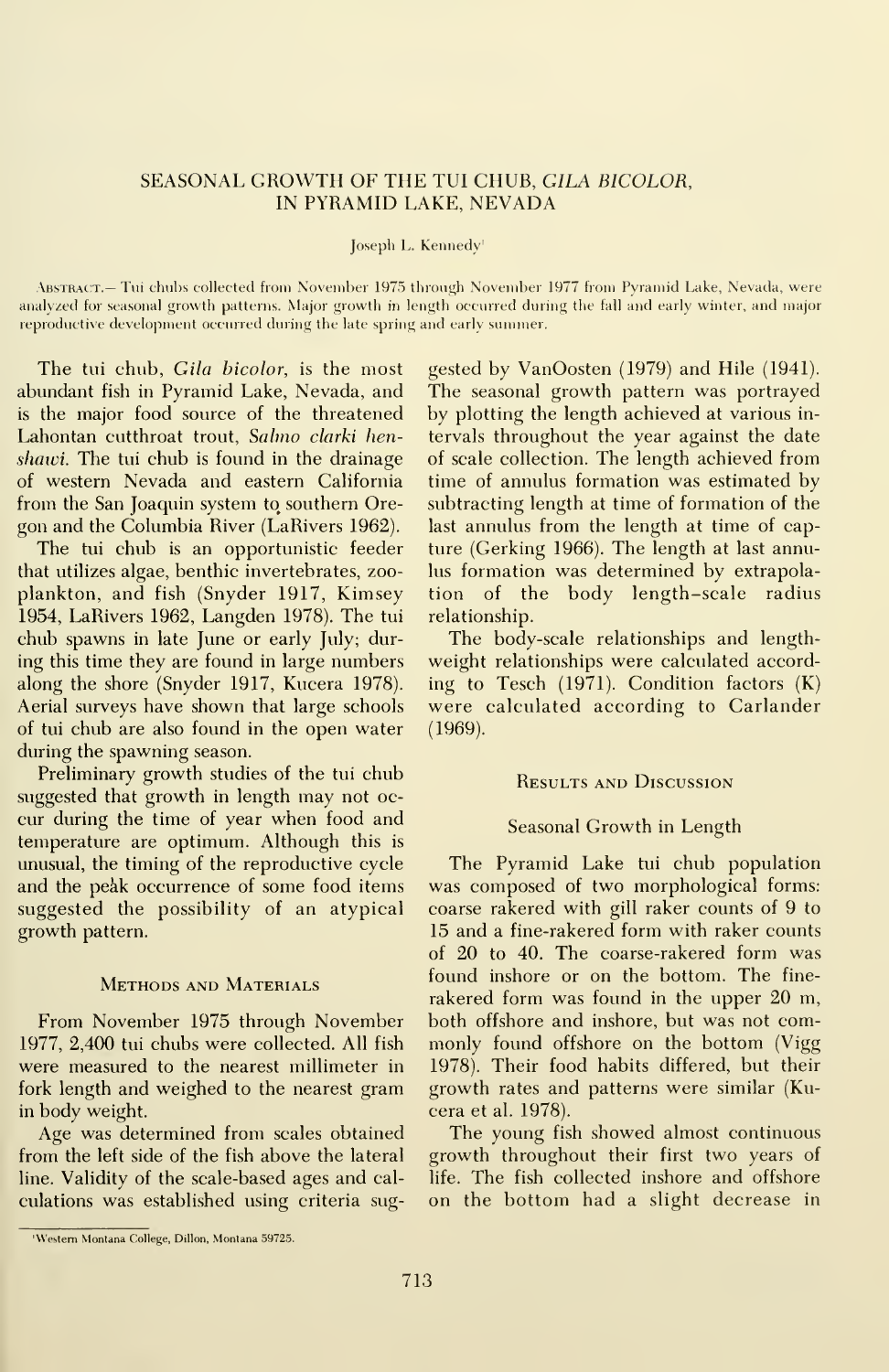

Fig. Seasonal growth curves for tui chub age-groups O through IV, collected in Pyramid Lake, Nevada.

growth in late April and May, but the pelagic chubs collected at the station did not have an interruption in growth until their second year (171 mm FL).

Age-groups II through IV showed the same general pattern of growth, with peaks in the little ground fill and winter and a seasonal low during the summer fall and winter and a seasonal low during the late spring and early summer. These age groups never experienced a period of rapid growth in length but had a long, continuous growing season that lasted from late summer through the winter. The peak growth for age groups II through IV was in late fall-early winter (Figure 1). The young-of-the-year fish achieved most of their growth in length during the first summer of life. This 0 age-group attained <sup>a</sup> length of 48.5 mm in July and 98.5 mm by September. Total group growth for the first year was 121.9 mm. Annulus formation by II through V began in May, but some did not form an annulus and resume growth until as late as August. The beginning of growth occurred after the major portion of the energy required for reproductive tissue development had been expended, and rela tively late in the summer from the standpoint

of optimal environmental conditions. The growth curves for all age-groups, other than  $\overline{0}$  and 1, showed growth during the time of year when the water temperature was cool ing or at a stable, cold temperature (6 C) and little growth in lengths during the spring and when warmer temperatures occurred.

Annulus formation also reflected the differ ent growth patterns for young and adult fish. The coarse-rakered young-of-the-year fish formed their annulus/check mark in late April and May. This interruption in scale growth was very narrow and formed in a very short period of time. It also did not have the characteristic crowding of circuli that normally accompanied annulus formation. The fine-rakered chubs did not have an inter ruption in scale growth during the first year. The adult fish (older than II) formed their an nulus from late June through August. The an nulus was more diffuse, had the characteristic crowding of circuli, and occurred over a longer time period. This was the case for both the fine-rakered form and the coarse rakered form. The later annulus formation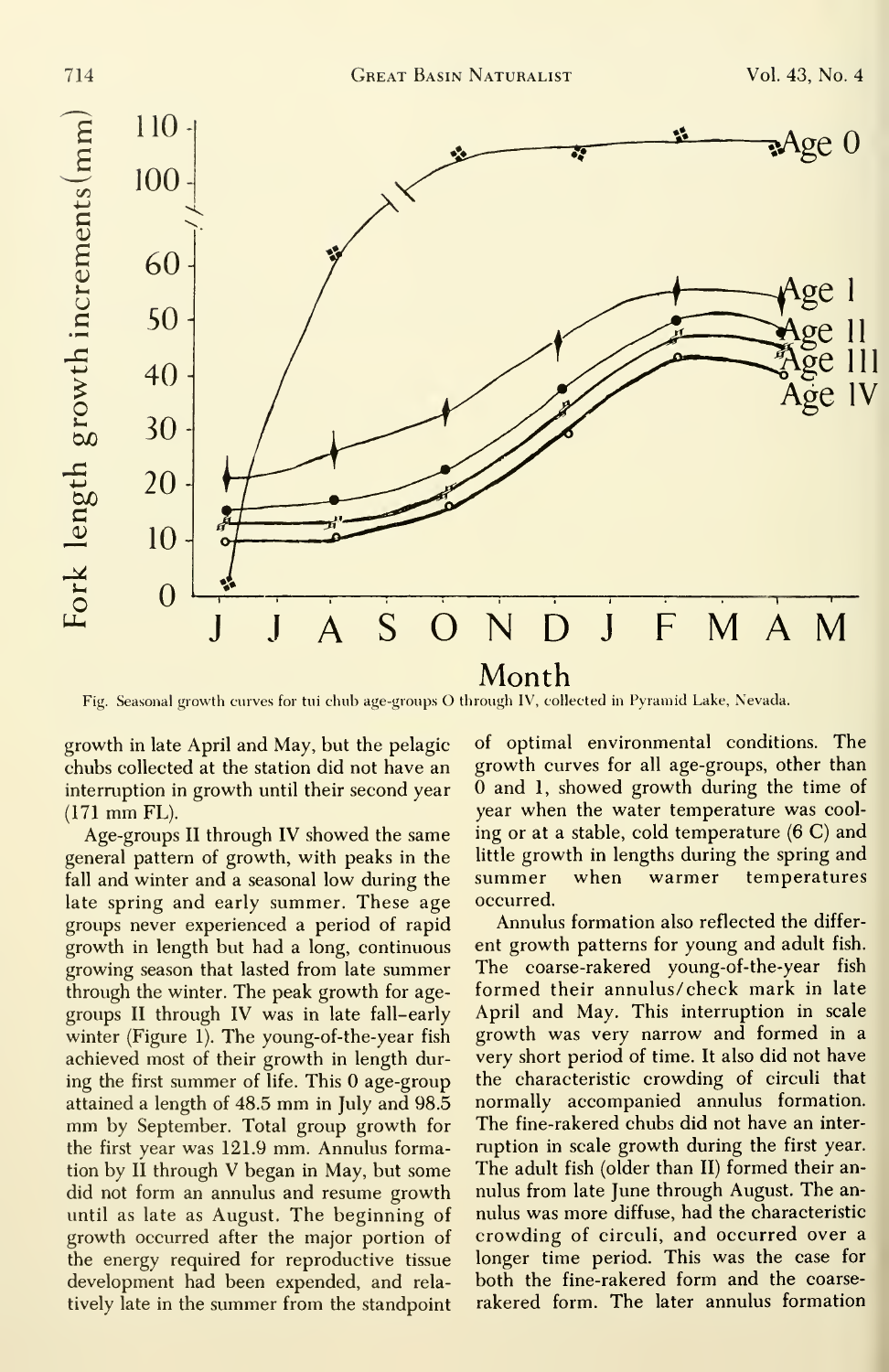and the lack of growth in length during the summer months is explained by the timing of the reproductive cycle and probably intense competition from young-of-the-year fish.

The tui chub began to accumulate repro ductive tissue during March and April with a major increase in May and June (Kucera 1978). This was followed by spawning in July. The peak in reproductive tissue, in dicated by the gonadal somatic index, coin cided with the formation of the annulus. Interestingly, the annulus formed by adult fish was actually a combination of an annulus and reproductive check marks. The annulus/ check mark formed by the young-of-the year coarse-rakered group occurred when the lake was rapidly warming. The rapidly changing water temperature and the accompanying change in seasonal distribution pat tern probably combined to stress the young fish and induce annulus formation.

Following spawning, the adults began to grow, but the expected rapid growth period did not occur. The onset of adult growth in length coincided with the seasonal low of macroinvertebrates and periphyton (Robertson 1978). Also, the spring peaks of zoo plankton had started to decline, possibly from the feeding pressure exerted by the young-of-the-year chubs (Kennedy et al. 1977). But total zooplankton, dominated by Diaptomus sicilis, still numbered 18 to 41 organisms per liter during this time (Lider and Langden 1978). This density of zooplankton was equal to or greater than that which Noble (1975) found during peak growth periods for yellow perch.

The growth rates continued to increase throughout the fall and winter, and peaked when periphyton and macroinvertebrates peaked. Growth during the winter months has also been reported for bluegills (Gerking 1966, Krumholz 1948), but I have not found reports of fish species having major growth periods during the winter months. Pyramid Lake may also be unique with the peak abundance of macroinvertebrates and periphyton occurring during the winter. In addition, the total zooplankton numbers are still relatively high during the winter months (Lider and Langden 1978).

The young-of-the-year and the one-yearold fish grew during the warmer summer months, when the adults did not grow in length, and continued to grow during the fall and winter, pausing only briefly during early spring. The much longer growth period of the younger fish was also reflected in the larger increments of growth by the younger fish (I, 123 mm; II,48 mm; III, 43 mm; IV, 37 mm; V, 35 mm; and VI, 47 mm).

# Seasonal Growth in Weight

As with growth in length, the adults and young fish had different patterns of seasonal growth. The young fish (O, I) increased in weight throughout the year in much the same pattern as growth in length. For adults (some II and all older fish) growth in weight included both somatic and reproductive tissue and must be examined with this in mind. The adult fish increased in weight from August af ter spawning through the following June. There was a significant decrease in weight following spawning, as would be expected. Close examination of the data showed that the mean weight following spawning was higher than the mean weight preceding the rapid increase in reproductive tissue (March), and this probably represents a slight amount of somatic growth that occurred during the spawning season.

# **SUMMARY**

The tui chub shows remarkably synchrony with its environment. The species has evolved to utilize the food available during the fall and winter for much of its somatic growth and to utilize the abundant zooplankton populations in spring and summer for re productive tissue and growth by young fish. The differential utilization of food allows this species to maximize the energy going into the population and minimize the competition between size or age groups. This adaptation to the particular environment stresses the importance of not introducing exotic species that might compete with the chub or disrupt the timing of their seasonal growth or repro ductive cycles.

# **ACKNOWLEDGMENTS**

The Pyramid Lake Painted Tribe initiated the ecological study of Pyramid Lake from